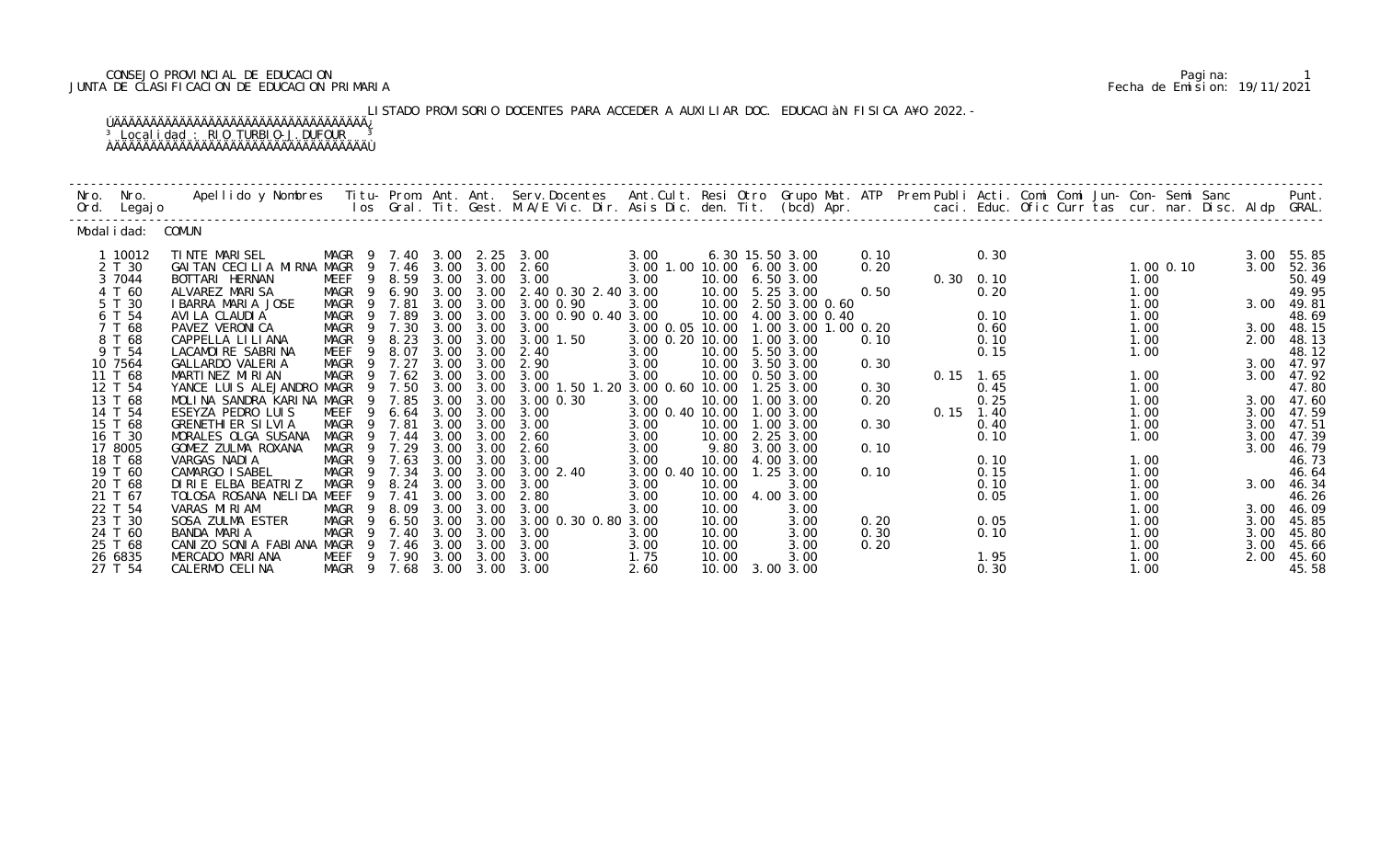### CONSEJO PROVINCIAL DE EDUCACION Pagina: 2 JUNTA DE CLASIFICACION DE EDUCACION PRIMARIA Fecha de Emision: 19/11/2021

LISTADO PROVISORIO DOCENTES PARA ACCEDER A AUXILIAR DOC. EDUCACIàN FISICA A¥O 2022.-

| Nro. | Nro.<br>Ord. Legajo | Apellido y Nombres - Titu- Prom. Ant. Ant. Serv.Docentes - Ant.Cult. Resi Otro Grupo Mat. ATP Prem Publi Acti. Comi Comi Jun- Con- Semi Sanc - - Punt.<br>Ios Gral. Tit. Gest. M.A/E Vic. Dir. Asis Dic. den. Tit. (bcd) Apr. - - |                       |                |        |      |      |                            |                 |       |                     |      |      |               |  |      |      |                |
|------|---------------------|-----------------------------------------------------------------------------------------------------------------------------------------------------------------------------------------------------------------------------------|-----------------------|----------------|--------|------|------|----------------------------|-----------------|-------|---------------------|------|------|---------------|--|------|------|----------------|
|      | 28 T 54             | FLORES MONICA                                                                                                                                                                                                                     |                       |                |        |      |      | MAGR 9 8.63 3.00 3.00 3.00 | 3.00            |       |                     |      |      | 0.10          |  | 1.00 |      | 45.23          |
|      | 29 T 54             | MORALES SANDRA MABEL MAGR 9 7.50 3.00                                                                                                                                                                                             |                       |                |        |      | 3.00 | 3.00                       | 3.00            |       | 10.00 2.25 3.00     | 0.20 |      | 0.15          |  | 1.00 |      | 45.10          |
|      | 30 8697             | QUI NTANA GALLARDO                                                                                                                                                                                                                | MAGR 9 6.34 2.40      |                |        |      | 3.00 | 2.40                       | 3.00            |       | 10.00 2.25 3.00     |      |      | 0.10          |  |      |      | 3.00 44.49     |
|      | 31 T 54             | RODRI GUEZ ANA MARIA                                                                                                                                                                                                              | MAGR                  |                | 9 7.23 | 3.00 | 3.00 | 3.00                       | 3.00            | 10.00 | 3.00                | 0.10 |      | 0.15          |  | 1.00 | 2.00 | 44.48          |
|      | 32 T 68             | CAMPOS FRANCISCO                                                                                                                                                                                                                  | MAGR                  |                | 9 7.16 | 3.00 | 3.00 | 3.00                       | 3.00 0.10 10.00 |       | 1.00 3.00           | 0.10 |      | 1.10          |  | 1.00 |      | 44.46          |
|      | 33 8167             | REBOLLEDO CECILIA                                                                                                                                                                                                                 | MAGR 9                |                | 7.89   | 2.60 | 3.00 | 2.70                       | 3.00            | 10.00 | 3.00                | 0.10 |      |               |  |      |      | 3.00 44.29     |
|      | 34 6757             | ARNOLD AMI LCAR                                                                                                                                                                                                                   | MEEF                  |                | 9 7.64 | 3.00 | 3.00 | 3.00                       | 1.70            | 10.00 | 3.00                |      |      | 0.90          |  |      | 3.00 | 44.24          |
|      | 35 T 60             | CHOCOBAR REINA                                                                                                                                                                                                                    | MAGR                  | - 9            | 6.70   | 3.00 | 3.00 | 3.00                       | 3.00            | 10.00 | 1.75 3.00 0.30 0.30 |      |      | 0.10          |  | 1.00 |      | 44.15          |
|      | 36 T 60             | ARAVENA NEIVA EDI                                                                                                                                                                                                                 | MAGR                  | 9              | 8.22   | 3.00 | 3.00 | 3.00                       | 3.00 0.10 10.00 |       | 3.00                | 0.30 |      | $0.15$ $0.20$ |  | 1.00 |      | 43.97          |
|      | 37 0519             | RE MARCELA BEATRIZ                                                                                                                                                                                                                | MAGR                  | -9             | 7.59   | 3.00 | 3.00 | 3.00                       | 2.05            | 10.00 | 3.00                |      |      | 0.25          |  |      | 3.00 | 43.89          |
|      | 38 T 68             | ESCOBEDO MARIANA                                                                                                                                                                                                                  | MEEF                  |                | 9 8.37 | 3.00 | 3.00 | 3.00                       | 3.00            | 10.00 | 3.00                |      | 0.30 | 0.20          |  | 1.00 |      | 43.87          |
|      | 39 8474             | AMARILLA VERONICA                                                                                                                                                                                                                 | MAGR                  | 9              | 9.00   | 3.00 | 3.00 | 2.40                       | 3.00            | 8.40  | 3.00                |      |      |               |  |      |      | 3.00 43.80     |
|      | 40 9446             | DOBERNACK ZARY                                                                                                                                                                                                                    | MAGR                  | - 9            | 8.96   | 3.00 | 2.75 | 3.00                       | 3.00            | 10.00 | 1.003.00            |      |      |               |  |      |      | 43.71          |
|      | 41 T 68             | RODRI GUEZ DANI ELA                                                                                                                                                                                                               | MEEF                  | 9              | 7.35   | 3.00 | 3.00 | 2.20                       | 1.85            | 10.00 | 3.00                |      |      | 0.25          |  | 1.00 |      | 3.00 43.65     |
|      | 42 10267            | MI LLANAHUEL LI LI AN                                                                                                                                                                                                             | MAGR                  |                | 9 7.64 | 1.60 | 2.25 | 1.00                       | 3.00            | 10.00 | 4.50 1.50           |      |      |               |  |      | 3.00 | 43.49          |
|      | 43 T 30             | OBANDO LI LI ANA                                                                                                                                                                                                                  | <b>MAGR</b>           | -9             | 6.97   | 3.00 | 3.00 | 3.00                       | 2.90            | 10.00 | $1.25$ $3.00$       | 0.10 |      |               |  | 1.00 |      | 43.22<br>43.18 |
|      | 44 T 30             | GONZALEZ MARIELA A                                                                                                                                                                                                                | MAGR                  | -9             | 6.83   | 3.00 | 3.00 | 3.00                       | 3.00            | 10.00 | 1.25 3.00           |      |      | 0.10          |  | 1.00 |      |                |
|      | 45 T 60             | FOLCO VI VI ANA                                                                                                                                                                                                                   | MAGR                  | 9              | 8.00   | 3.00 | 3.00 | 3.00                       | 3.00            | 10.00 | 3.00                |      |      | 0.10          |  | 1.00 |      | 43.10          |
|      | 46 T 68             | CASAS HUMBERTO                                                                                                                                                                                                                    | MEEF                  | -9             | 6.85   | 3.00 | 3.00 | 1.40                       | 3.00            | 10.00 | 2.10                |      |      | 0.65          |  | 1.00 |      | 3.00 43.00     |
|      | 47 7563             | LUJAN MARTA LUCIA                                                                                                                                                                                                                 | MAGR                  | - 9            | 7.05   | 3.00 | 3.00 | 1.50                       | 3.00            | 10.00 | 1.002.10            | 0.10 |      |               |  |      | 3.00 | 42.75          |
|      | 48 T 54             | TRI VI GNO GABRI EL                                                                                                                                                                                                               | MEEF                  | 9              | 8.52   | 3.00 | 3.00 | 2.40                       | 2.25            | 10.00 | 3.00                |      |      | 0.55          |  | 1.00 |      | 42.72          |
|      | 49 T 68             | CINERELLI MONICA                                                                                                                                                                                                                  | MAGR                  | $\overline{9}$ | 7.50   | 3.00 | 3.00 | 3.00                       | 3.00            | 10.00 | 3.00                | 0.20 |      |               |  | 1.00 |      | 42.70          |
|      | 50 T 67             | PAUCH RAQUEL BEATRIZ MAGR                                                                                                                                                                                                         |                       |                | 9 6.95 | 3.00 | 2.75 | 3.00                       | 3.00            | 7.70  | 3.00 3.00           | 0.10 |      |               |  | 1.00 |      | 42.50          |
|      | 51 T 68             | COSIO DANIELA NANCY                                                                                                                                                                                                               | MAGR                  | 9              | 7.20   | 3.00 | 3.00 | 3.00                       | 3.00            | 10.00 | 3.00                | 0.20 |      |               |  | 1.00 |      | 42.40          |
|      | 52 7653             | BAI GORRI A FLAVI A DEL MAGR                                                                                                                                                                                                      |                       | 9              | 8.04   | 3.00 | 3.00 | 1.20                       | 3.00            | 10.00 | 3.00 2.10           |      |      |               |  |      |      | 42.34          |
|      | 53 T 68             | MAMANI JUANA                                                                                                                                                                                                                      | MAGR                  |                | 9 7.00 | 3.00 | 3.00 | 3.00                       | 3.00            | 10.00 | 3.00                | 0.10 |      | 0.05          |  | 1.00 |      | 42.15          |
|      | 54 T 30             | VILTE PETRONA MARIA MEEF                                                                                                                                                                                                          |                       |                | 9 5.59 | 2.40 | 2.75 | 2.00                       | 3.00            | 10.00 | 3.00                |      |      | 0.35          |  | 1.00 | 3.00 | 42.09          |
|      | 55 TAD 3            | ESPINOZA CARLOS                                                                                                                                                                                                                   | MAGR 9 6.95 3.00      |                |        |      | 3.00 | 3.00                       | 2.55            | 10.00 | 3.00                | 0.20 |      | 0.10          |  | 1.00 |      | 41.80          |
|      | 56 TAD 3            | BALDERRAMA FAVIANA                                                                                                                                                                                                                | MAGR 9 6.70 3.00 3.00 |                |        |      |      | 3.00                       | 3.00            | 10.00 | 3.00                |      |      |               |  | 1.00 |      | 41.70          |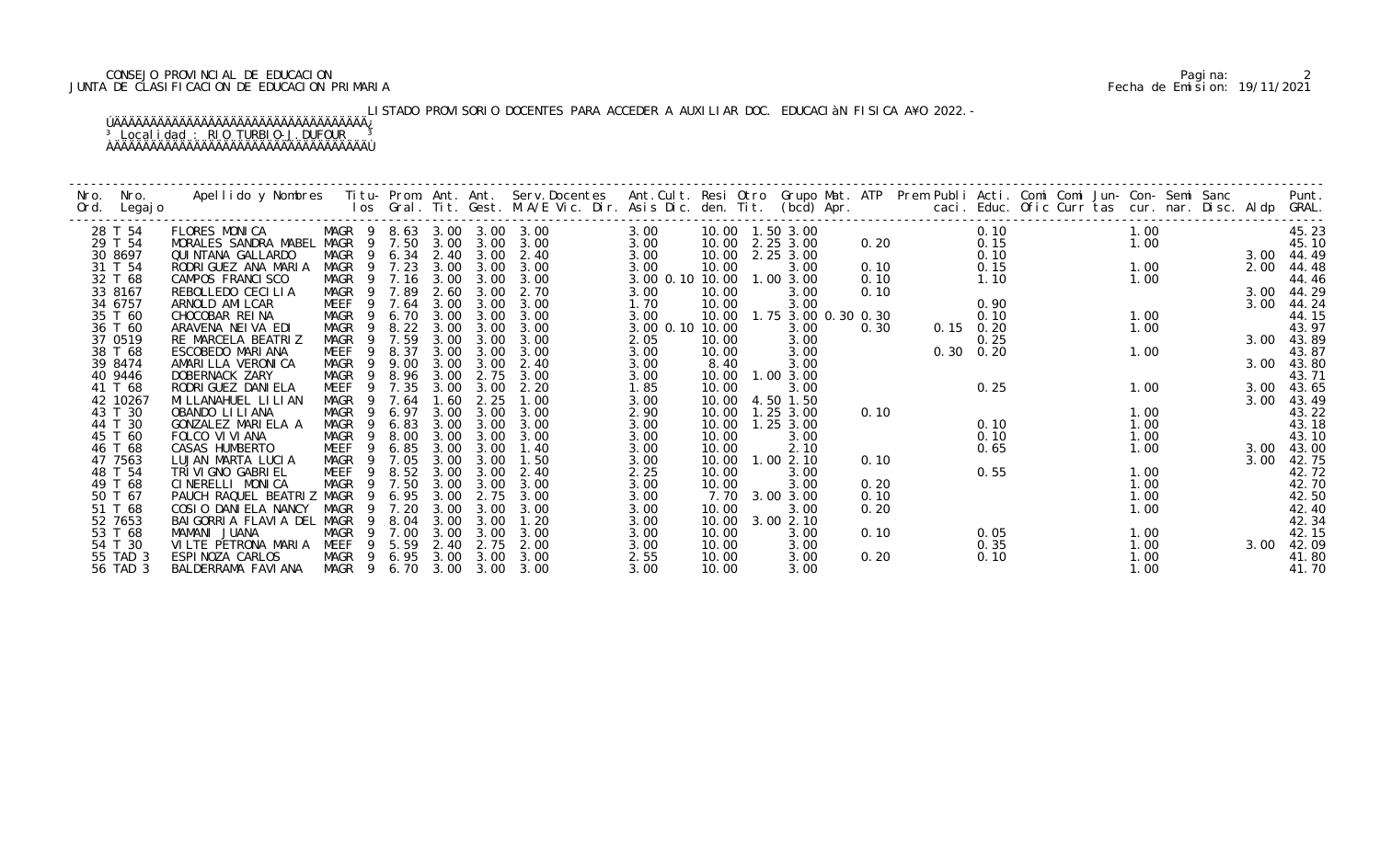### CONSEJO PROVINCIAL DE EDUCACION Pagina: 3 JUNTA DE CLASIFICACION DE EDUCACION PRIMARIA Fecha de Emision: 19/11/2021

# LISTADO PROVISORIO DOCENTES PARA ACCEDER A AUXILIAR DOC. EDUCACIàN FISICA A¥O 2022.-

| Nro. Nro.<br>Ord. Legajo | Apellido y Nombres Titu-Prom. Ant. Ant. Serv.Docentes Ant.Cult. Resi Otro Grupo Mat. ATP Prem Publi Acti. Comi Comi Jun-Con-Semi Sanc Punt.<br>Ios Gral. Tit. Gest. M.A/E Vic. Dir. Asis Dic. den. Tit. (bcd) Apr. |                                           |                       |           |           |                     |                      |                 |      |                         |           |      |             |      |        |  |  |      |                |
|--------------------------|--------------------------------------------------------------------------------------------------------------------------------------------------------------------------------------------------------------------|-------------------------------------------|-----------------------|-----------|-----------|---------------------|----------------------|-----------------|------|-------------------------|-----------|------|-------------|------|--------|--|--|------|----------------|
| 57 5368                  | GELABERT KARINA                                                                                                                                                                                                    | MEEF 9 6.44 3.00 3.00 3.00                |                       |           |           |                     | 3.00                 | 10.00           |      |                         | 3.00 0.10 |      |             | 0.95 |        |  |  |      | 41.49          |
| 58 6477                  | SATARICH CAROLINA MAGR 9 8.62 3.00 3.00 1.20                                                                                                                                                                       |                                           |                       |           |           |                     | 3.00                 |                 |      | 10.00  1.25  1.80  0.50 |           |      |             |      | $1.00$ |  |  |      | 41.37          |
| 59 T 30                  | TCACI UC MI GUEL                                                                                                                                                                                                   | MEEF 9 6.59 3.00 3.00 3.00                |                       |           |           |                     | 2.65                 | 10.00           |      | 3.00                    |           |      |             | 0.10 |        |  |  |      | 41.34          |
| 60 10250                 | LABAN MARISA ANDREA                                                                                                                                                                                                | MAGR 9 9.21                               |                       |           |           | 1.60 2.00 1.40      | 3.00                 |                 |      | 5.60 3.00 2.10 1.00     |           |      |             | 0.40 | $1.00$ |  |  |      | 3.00 41.31     |
| 61 8511                  | GI LABERT NORMA                                                                                                                                                                                                    | MAGR                                      | 9 6.19 3.00 3.00 3.00 |           |           |                     | 3.00                 | 9.10            |      | 3.00                    |           |      |             |      |        |  |  | 2.00 | 41.29          |
| 62 5585                  | DAVIDOV JOSE GASTON MEEF 9 7.17                                                                                                                                                                                    | - 9                                       |                       | 3.00      |           | 3.00 2.00           | 3.00                 | 10.00           |      | 3.00                    |           |      |             | 0.10 |        |  |  |      | 41.27          |
| 63 6954<br>64 5364       | MATUS ROMINA ANALIA                                                                                                                                                                                                | MEEF                                      | 8.61                  | 3.00      | 3.00      | 2.00                | 2.65                 | 10.00<br>10.00  |      | 3.00<br>3.00            |           |      |             | 0.05 |        |  |  |      | 41.26          |
| 65 8168                  | GRAMAJO VANESA DEL<br>MAI CHI L BARRI ENTOS                                                                                                                                                                        | MEEF 9 8.06 3.00 3.00 2.10<br>MAGR 9 7.18 |                       |           |           | 2.60 3.00 2.40      | 3.00<br>3.00         |                 |      | 10.00  1.00  3.00       |           |      |             |      |        |  |  |      | 41.21<br>41.18 |
| 66 10340                 | GODOY KARINA                                                                                                                                                                                                       | MAGR<br>9                                 | 6.93                  | 1.60      | 1.75      | 1.10                | 2.80                 |                 |      | 10.00 3.00 1.50         | 0.10      |      |             |      |        |  |  |      | 3.00 40.78     |
| 67 0575                  | ESCOBAR PABLO DANIEL MEEF                                                                                                                                                                                          | -9                                        | 6.41                  | 3.00      | 3.00      | 3.00                | 3.00                 | 10.00           |      | 3.00                    |           |      |             | 0.15 |        |  |  |      | 40.56          |
| 68 7085                  | RODRI GUEZ CAROLI NA                                                                                                                                                                                               | MAGR 9                                    |                       |           |           | 6.38 3.00 3.00 0.80 | 3.00                 |                 |      | 10.00 3.00 1.20 0.70    |           |      |             | 0.10 |        |  |  |      | 40.18          |
| 69 7490                  | SARRUFF LORENA                                                                                                                                                                                                     | MAGR 9 6.20 3.00 3.00                     |                       |           |           | 3.00                | 2.75                 | 10.00           |      | 3.00 0.20               |           |      |             |      |        |  |  |      | 40.15          |
| 70 5190                  | COSIO MARIA CRISTINA MAGR 9 7.45 3.00 3.00 3.00                                                                                                                                                                    |                                           |                       |           |           |                     | 1.60                 | 10.00           |      | 3.00                    |           |      |             |      |        |  |  |      | 40.05          |
| 71 9366                  | MINO SILVIA                                                                                                                                                                                                        | MAGR 9 7.47                               |                       | 3.00      | 2.75      | 3.00                | 3.00                 |                 |      | 7.70 1.00 3.00          |           |      |             |      |        |  |  |      | 39.92          |
| 72 8471                  | CARDOZO KARINA                                                                                                                                                                                                     | MAGR 9 8.21                               |                       | 3.00      | 3.00      | 1.00                | 1.95                 | 9.10            |      | 1.50                    |           |      |             |      |        |  |  |      | 3.00 39.76     |
| 73 4271                  | I RUSTA ANA GRISELDA MAGR 9 7.92 3.00                                                                                                                                                                              |                                           |                       |           | 3.00      |                     | 3.00 0.15 10.00 3.00 |                 |      |                         |           | 0.20 | $0.15$ 0.05 |      |        |  |  |      | 39.47          |
| 74 8812                  | COSTA LUIS ALEJANDRO MEEF                                                                                                                                                                                          |                                           | 9 7.76                |           | 2.40 3.00 | 1.70                | 3.00 0.10 10.00      |                 |      | 2.40                    |           |      |             |      |        |  |  |      | 39.36          |
| 75 9048                  | KORZENI ECKI NOEMI                                                                                                                                                                                                 | MAGR 9                                    | 6.45                  | 3.00      | 2.75      | 1.80                | 3.00                 | 7.70            |      | 2.40                    |           |      |             |      |        |  |  |      | 3.00 39.10     |
| 76 9733                  | JAIMEZ OMAR ONESIS                                                                                                                                                                                                 | MAGR 9 7.27                               |                       | 2.00      |           | 2.50 2.00           | 0.10                 | 7.00 2.50 3.00  |      |                         |           |      |             | 0.35 |        |  |  | 3.00 | 38.72          |
| 77 9192                  | AVILA CARLA GABRIELA MAGR 9 7.82                                                                                                                                                                                   |                                           |                       | 2.00      |           | 2.50 2.00           | 1.65                 |                 |      | 10.00  1.00  2.70       |           |      |             |      |        |  |  |      | 38.67          |
| 78 10991                 | BENICIO ANAHI CARHUE MAGR 9                                                                                                                                                                                        |                                           |                       |           |           | 6.72 2.00 1.50 2.80 | 3.00                 |                 |      | 4.90 2.75 2.70          |           | 0.10 |             | 0.10 |        |  |  |      | 3.00 38.57     |
| 79 8148                  | ELIA JOSE LUIS                                                                                                                                                                                                     | MEEF 9 6.72 3.00                          |                       |           | 3.00      |                     | 3.00 1.30 10.00      |                 | 1.50 |                         |           |      |             | 0.80 |        |  |  |      | 38.32          |
| 80 6637                  | FERRO BEATRIZ DEL                                                                                                                                                                                                  | MAGR 9                                    |                       | 8.28 3.00 |           | $3.00\quad 0.80$    | 3.00                 | 10.00           |      | 1.20                    |           |      |             |      |        |  |  |      | 38.28          |
| 81 8472                  | VELAZQUEZ AURORA                                                                                                                                                                                                   | MAGR 9                                    |                       |           |           | 6.46 3.00 2.75 3.00 | 2.90                 | 8.40            |      | 2.40                    |           | 0.10 |             |      |        |  |  |      | 38.01          |
| 82 11842                 | CAMPUZANO DENIS                                                                                                                                                                                                    | MAGR 9 8.45 0.80 1.00                     |                       |           |           | 0.80                | 2.45                 | 10.00 1.00 1.20 |      |                         |           | 0.10 |             | 0.20 |        |  |  |      | 3.00 38.00     |
| 83 9922                  | RODRI GUEZ ZULMA                                                                                                                                                                                                   | MAGR 9 7.79 2.00 2.50                     |                       |           |           | 1.60                | 3.00                 |                 |      | 5.60 4.25 2.10          |           |      |             |      |        |  |  |      | 37.84          |
| 84 9205                  | GONZALEZ CECILIA                                                                                                                                                                                                   | MAGR 9 7.45                               |                       | 2.20      | 2.75      | 1.40                | 3.00 0.20 10.00      |                 |      | 1.80                    |           |      |             |      |        |  |  |      | 37.80          |
| 85 12088                 | VIVEROS GUERRA MAIRA MAGR 9 8.57 0.60 0.75 0.60                                                                                                                                                                    |                                           |                       |           |           |                     | 1.70                 | 10.00 2.50 0.90 |      |                         |           |      |             |      |        |  |  |      | 3.00 37.62     |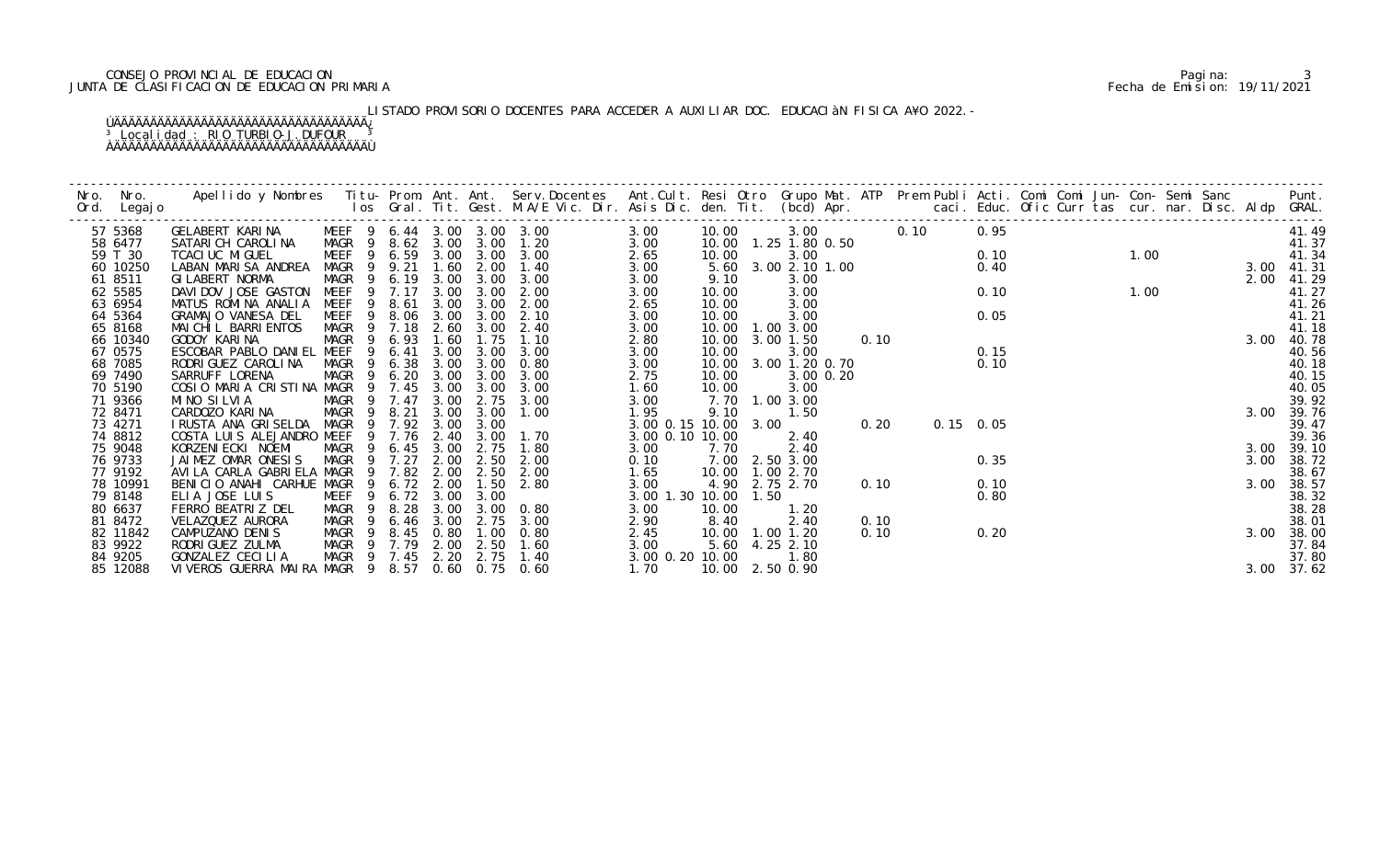### CONSEJO PROVINCIAL DE EDUCACION Pagina: 4 JUNTA DE CLASIFICACION DE EDUCACION PRIMARIA Fecha de Emision: 19/11/2021

# LISTADO PROVISORIO DOCENTES PARA ACCEDER A AUXILIAR DOC. EDUCACIàN FISICA A¥O 2022.-

| 86 10032  | CEDERMA ANABELLA                                                                               |                   |                |              |                       | 0.80<br>MAGR 9 7.87 2.00 2.25 1.60<br>MAGR 9 8.07 3.00 3.00                                                                                                                                     |      | 10.00  1.00  2.10  1.00 |                |           |      |      |      |  |  |  |      | 37.62      |
|-----------|------------------------------------------------------------------------------------------------|-------------------|----------------|--------------|-----------------------|-------------------------------------------------------------------------------------------------------------------------------------------------------------------------------------------------|------|-------------------------|----------------|-----------|------|------|------|--|--|--|------|------------|
| 87 7566   | BARRA CECILIA                                                                                  |                   |                |              |                       |                                                                                                                                                                                                 |      | 10.00 1.25              |                | 0.20      |      |      |      |  |  |  |      | 37.52      |
| 88 8864   | I BARRA EMILCE                                                                                 |                   |                |              |                       | MAGR 9 8.07 3.00 3.00<br>MAGR 9 7.97 2.40 3.00 0.80 3.00<br>MAGR 9 5.97 3.00 3.00 2.40 3.00<br>MAGR 9 9.33 0.60 0.75 0.60 3.00<br>MAGR 9 9.33 0.60 0.75 0.60 3.00<br>MAGR 9 8.82 3.00 2.00 0.00 |      | 8.40 1.25 1.20          |                |           |      | 0.10 | 0.20 |  |  |  |      | 37.32      |
| 89 8513   | TOLABA SANDRA                                                                                  |                   |                |              |                       |                                                                                                                                                                                                 |      | 9.10                    |                | 3.00      | 0.10 |      | 0.10 |  |  |  |      | 37.27      |
| 90 12055  | GONZALEZ NOELIA BEL                                                                            |                   |                |              |                       |                                                                                                                                                                                                 |      | 10.00                   | 1.00 0.90      |           |      |      |      |  |  |  |      | 2.00 37.18 |
| 91 464    | GRAMAJO ALBA RAQUEL                                                                            | MAGR 9            |                |              |                       | 8.82 3.00 3.00 0.20                                                                                                                                                                             | 3.00 | 10.00                   |                | 0.10      |      |      | 0.05 |  |  |  |      | 37.17      |
| 92 6702   | ARRUA CARLOS GUSTAVO MEEF                                                                      |                   | 9 8.10         |              | 3.00 3.00             | 1.10                                                                                                                                                                                            | 1.60 | 10.00                   |                | 0.80      |      |      | 0.15 |  |  |  |      | 36.75      |
| 93 10859  | CALI SAYA SANDRA                                                                               | MAGR 9 7.99       |                | 1.40         |                       | 1.75 1.40                                                                                                                                                                                       | 3.00 | 9.80                    |                | 2.10      |      |      |      |  |  |  |      | 36.44      |
| 94 0258   | DI AZ GRACI ELA KARI NA MAGR                                                                   | 9                 | 8.68           | 3.00         | 3.00                  |                                                                                                                                                                                                 | 2.50 | 10.00                   |                |           |      |      | 0.10 |  |  |  |      | 36.28      |
| 95 12038  | ROJAS MARIA BELEN                                                                              | MAGR 9 8.18       |                |              |                       | 0.60 0.75 0.60                                                                                                                                                                                  | 2.00 | 10.00                   |                | 0.901.00  |      |      |      |  |  |  | 3.00 | 36.03      |
| 96 5582   | CARRIZO NOELIA                                                                                 |                   |                |              |                       | MEEF 9 7.45 3.00 3.00 0.20                                                                                                                                                                      | 3.00 | 10.00                   |                | 0.30      |      |      |      |  |  |  |      | 35.95      |
| 97 0435   | COLLANTES CARLOS                                                                               |                   |                |              | MEEF 9 7.10 3.00 3.00 |                                                                                                                                                                                                 | 2.30 | 10.00                   | 1.00           |           |      |      | 0.40 |  |  |  |      | 35.80      |
| 98 10114  | VI LLALBA PEDRO                                                                                | MAGR <sub>9</sub> | 7.07           | 3.00         | 2.25                  | 1.70                                                                                                                                                                                            | 1.75 | 5.60                    |                | 2.40      |      |      |      |  |  |  |      | 3.00 35.77 |
| 99 8479   | CERDEYRA NANCY                                                                                 | MAGR <sub>9</sub> | 6.03           |              |                       | 3.00 3.00 2.20                                                                                                                                                                                  | 3.00 | 8.40                    |                | 1.00      |      |      |      |  |  |  |      | 35.63      |
| 100 0259  | PRINCICH MARIELA                                                                               | MAGR 9 7.59       |                | 3.00         | 3.00                  |                                                                                                                                                                                                 | 3.00 | 10.00                   |                |           |      |      |      |  |  |  |      | 35.59      |
| 101 11436 | SANTOS SILVINA                                                                                 | MAGR              | $\overline{9}$ | 7.34 1.00    |                       | $1.25$ $1.10$                                                                                                                                                                                   | 1.35 | 10.00                   |                | 1.50 1.00 |      |      |      |  |  |  |      | 2.00 35.54 |
| 102 0458  | CAPPELLA LORENA                                                                                | MAGR              |                | 7.40<br>3.00 | 3.00                  |                                                                                                                                                                                                 | 3.00 | 10.00                   |                |           |      |      |      |  |  |  |      | 35.40      |
| 103 806   | ABILDGAARD ALFREDO O MEEF 9                                                                    |                   | 7.40           | 3.00         | 3.00                  |                                                                                                                                                                                                 | 3.00 | 10.00                   |                |           |      |      |      |  |  |  |      | 35.40      |
| 104 7868  | YBARRA MARIELA DE                                                                              | MAGR 9 7.83       |                |              |                       | 3.00 3.00 0.60                                                                                                                                                                                  | 1.05 | 9.80                    |                | 0.90      |      |      |      |  |  |  |      | 35.18      |
| 105 9689  | ESPINOZA CLAUDIO MAGR 9 5.38 3.00 2.50<br>OVEJERO LORENA PAOLA MAGR 9 8.21 1.40 1.75           |                   |                |              |                       | 3.00                                                                                                                                                                                            | 0.75 | 8.40                    |                | 3.00      |      |      |      |  |  |  |      | 35.03      |
| 106 10725 |                                                                                                |                   |                |              |                       | 1.40                                                                                                                                                                                            | 1.65 |                         | 4.90 1.50 2.10 |           |      |      |      |  |  |  |      | 3.00 34.91 |
| 107 9101  | TREJO MARIA CRISTINA MAGR                                                                      |                   | 7.16<br>- 9    | 3.00         | 2.25                  | 2.80                                                                                                                                                                                            |      | 7.70                    |                | 2.80      |      |      |      |  |  |  |      | 34.71      |
| 108 9447  | GUEVARA MARIA NOELIA MAGR                                                                      |                   |                |              |                       | 9 7.92 3.00 2.75 0.60                                                                                                                                                                           | 2.80 | 7.70                    |                | 0.90      |      |      |      |  |  |  |      | 34.67      |
| 109 7343  | <b>GARZON GRISELDA</b>                                                                         | MAGR <sub>9</sub> | 7.59           | 3.00         | 3.00                  | 0.10                                                                                                                                                                                            | 1.55 | 10.00                   |                |           | 0.10 |      | 0.10 |  |  |  |      | 34.44      |
| 110 7654  | COSTANCIO EMILCE                                                                               | MAGR 9            | 7.08           | 2.80         | 3.00                  |                                                                                                                                                                                                 | 2.20 | 10.00                   |                |           |      |      |      |  |  |  |      | 34.08      |
| 111 8354  | GRAMAJO VILMA LEONOR MAGR 9                                                                    |                   |                |              | 6.93 3.00 2.50        |                                                                                                                                                                                                 | 1.55 | 10.00 1.00              |                |           |      |      |      |  |  |  |      | 33.98      |
| 112 10226 | FLORES PAOLA MARILIN MAGR 9 6.84 1.80 2.00 1.60<br>VILLAGRAN CINTIA MAGR 9 8.51 2.00 2.50 0.40 |                   |                |              |                       | $\begin{array}{c} 1.40 \\ 0.75 \end{array}$                                                                                                                                                     |      | 4.90 1.00 2.10          |                |           |      |      | 0.25 |  |  |  |      | 3.00 33.89 |
| 113 9680  |                                                                                                |                   |                |              |                       |                                                                                                                                                                                                 | 0.75 | 7.00 3.00 0.60          |                |           |      |      | 0.10 |  |  |  |      | 33.86      |
| 114 10343 | ABRACAI TE NATALI A                                                                            |                   |                |              | MAGR 9 7.35 1.40 1.75 |                                                                                                                                                                                                 | 3.00 | 7.00 4.25               |                |           |      |      |      |  |  |  |      | 33.75      |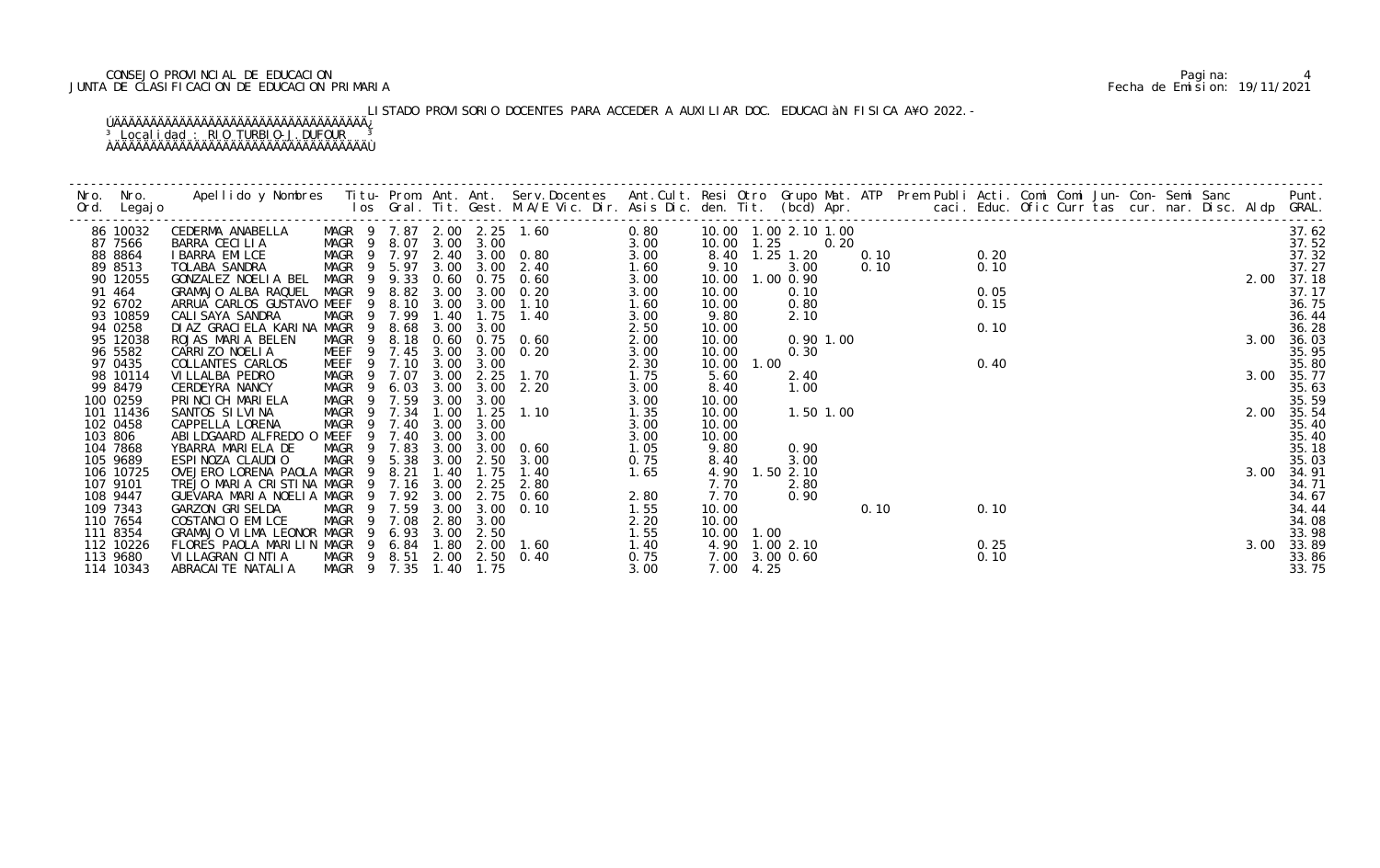### CONSEJO PROVINCIAL DE EDUCACION Pagina: 5 JUNTA DE CLASIFICACION DE EDUCACION PRIMARIA Fecha de Emision: 19/11/2021

LISTADO PROVISORIO DOCENTES PARA ACCEDER A AUXILIAR DOC. EDUCACIàN FISICA A¥O 2022.-

| 115 10375              |                                                          |                            |  |                                                                                                                   |       |                |  |  |  |  |  |      | 3.00 33.57          |
|------------------------|----------------------------------------------------------|----------------------------|--|-------------------------------------------------------------------------------------------------------------------|-------|----------------|--|--|--|--|--|------|---------------------|
| 116 11209<br>117 12042 |                                                          |                            |  |                                                                                                                   |       |                |  |  |  |  |  | 3.00 | 3.00 33.52<br>33.50 |
| 118 10056              |                                                          |                            |  |                                                                                                                   |       |                |  |  |  |  |  |      | 33.35               |
| 119 9902               |                                                          |                            |  |                                                                                                                   |       |                |  |  |  |  |  |      | 33.32               |
| 120 6756               |                                                          |                            |  |                                                                                                                   |       |                |  |  |  |  |  |      | 33.09               |
| 121 10327              |                                                          |                            |  |                                                                                                                   |       |                |  |  |  |  |  |      | 32.92               |
| 122 7783               |                                                          |                            |  |                                                                                                                   |       |                |  |  |  |  |  |      | 32.85               |
| 123 8149               |                                                          |                            |  |                                                                                                                   |       |                |  |  |  |  |  |      | 32.46               |
| 124 10922              |                                                          |                            |  |                                                                                                                   |       |                |  |  |  |  |  |      | 3.00 32.34          |
| 125 9756<br>126 12378  |                                                          |                            |  |                                                                                                                   |       |                |  |  |  |  |  |      | 32.20<br>32.18      |
| 127 8365               |                                                          |                            |  |                                                                                                                   |       |                |  |  |  |  |  |      | 31.88               |
| 128 11997              |                                                          |                            |  |                                                                                                                   |       |                |  |  |  |  |  |      | 31.56               |
| 129 10104              |                                                          |                            |  |                                                                                                                   |       |                |  |  |  |  |  |      | 31.52               |
| 130 11190              |                                                          |                            |  |                                                                                                                   |       |                |  |  |  |  |  |      | 31.48               |
| 131 12245              |                                                          |                            |  |                                                                                                                   |       |                |  |  |  |  |  |      | 3.00 31.38          |
| 132 9521               |                                                          |                            |  |                                                                                                                   |       |                |  |  |  |  |  |      | 31.30               |
| 133 11127              |                                                          |                            |  |                                                                                                                   |       |                |  |  |  |  |  |      | 31.24               |
| 134 11343<br>135 10247 |                                                          |                            |  |                                                                                                                   |       |                |  |  |  |  |  |      | 3.00 31.22<br>31.22 |
| 136 12340              |                                                          |                            |  |                                                                                                                   |       |                |  |  |  |  |  |      | 31.07               |
| 137 12877              |                                                          |                            |  |                                                                                                                   |       |                |  |  |  |  |  |      | 30.29               |
| 138 10657              |                                                          |                            |  |                                                                                                                   |       |                |  |  |  |  |  |      | 30.08               |
| 139 12362              |                                                          |                            |  |                                                                                                                   |       |                |  |  |  |  |  |      | 30.07               |
| 140 10251              |                                                          |                            |  |                                                                                                                   |       |                |  |  |  |  |  |      | 29.98               |
| 141 10829              |                                                          |                            |  |                                                                                                                   |       |                |  |  |  |  |  |      | 29.57               |
| 142 12851<br>143 11407 | ESPINOZA MARIA BELEN MEEF 9 7.97 0.40<br>CUELLAR MARCELO | MAGR 9 7.16 1.00 1.25 1.20 |  | 8. 07 0. 40 0. 50 0. 30<br>7. 68 1. 80 2. 00<br>6. 22 1. 60 1. 75 0. 40<br>7. 97 0. 40<br>7. 16 1. 00 1. 25 1. 20 | 10.00 | 3.50 3.00 1.80 |  |  |  |  |  |      | 27.92<br>27.91      |